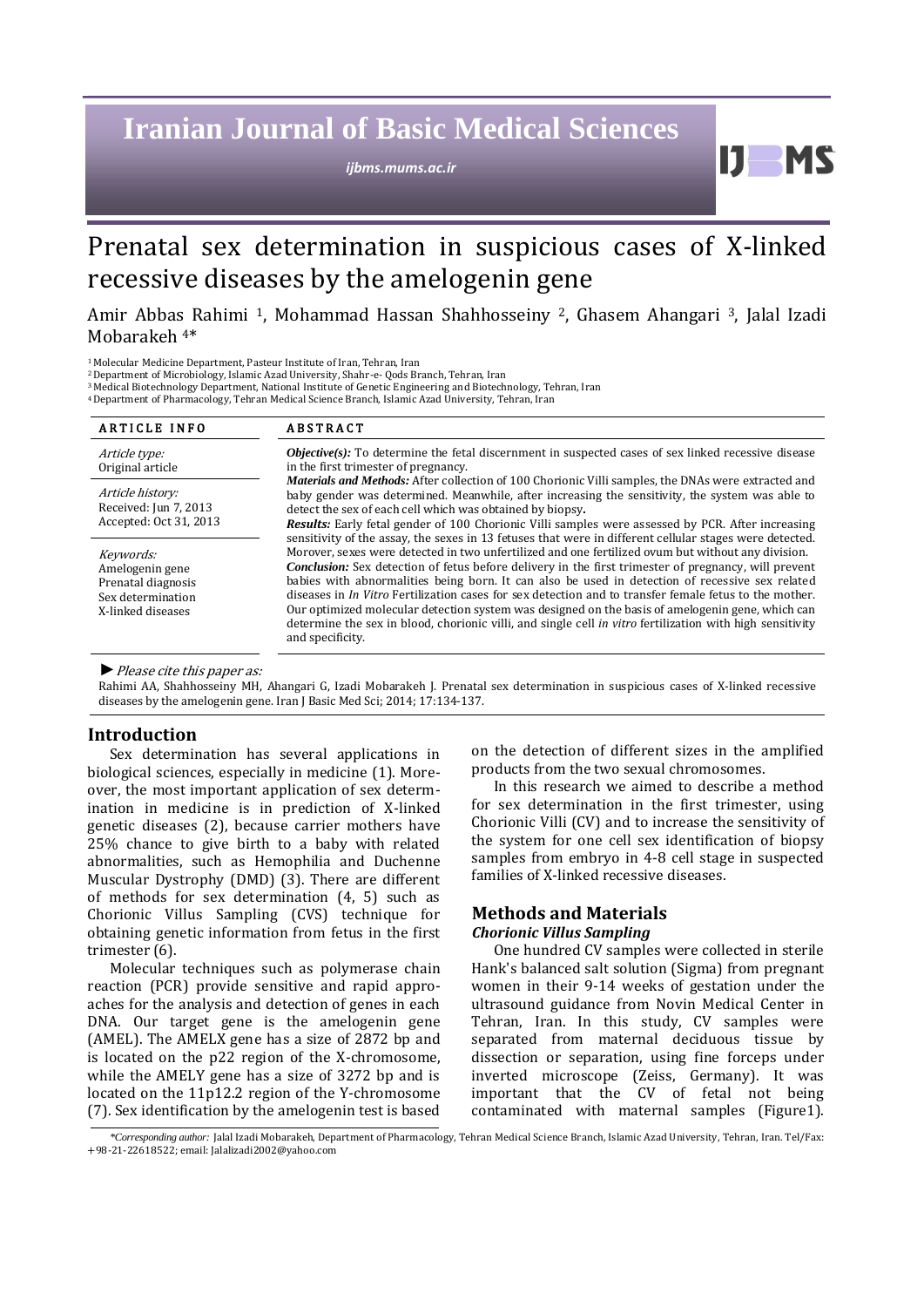

**Figure1.** Chorionic villi samples for sex determination

Then, 10-30 mg of CV was added to a sterile 1.5 ml Eppendorf microtube for DNA extraction.

#### *Extracting DNA n from CVS*

Initially, 300 µl Trypsin (0.5%, Sigma) was added to each of the tubes (each one containing 10- 30 mg of CV), and shaken vigorously for 2 min (IKA, Germany). Furthermore, slices of CV were precipitated by centrifugation (Eppendorf, Germany) at 8000 rpm for 1 min. Then, trypsin was discarded, and 100 µl of NaOH (50 mM, Sigma) was added. After mixing, tubes were put in boiling water (100°C) for 20 min (Clifton, England). In the next step, 20 µl Tris-HCl with pH=7.5 was added to each tube and the samples were centrifuged for 1 min at 10000 rpm (Eppendorf, Germany). Finally, the supernatant was transferred to a new tube.

#### *Polymerase Chain Reaction*

Primers described by Nakahori *et al* (1991) were synthesized by Fermentas Co. (Fermentas, Lithuania) and used for amplification of CV DNA (8). Sequences of two pairs of primers (outer and inner) are: outer 5'-CTGATGGTTGGCTCAAGCCTGTG-3', 5'-TAAAGAGATTCATTAACTTGACTG-3' and inner 5'-TCCTCCTAAATATGGC(T/C)GTA-3', 5'- AGAAAA (C/T)C TTGCCTCA(G/A)A(T/A)T-3'.

Nested PCR was performed with the CV DNA (20-50 ng/ $\mu$ l, 5  $\mu$ l) in a 25  $\mu$ l master mix that contained 2.5 µl 10X PCR buffer, 0.75 µl MgCl<sub>2</sub> 50 mM, 0.5 µl dNTPs 10 mM (Fermentas, Lithuania), 0.2 µl Taq DNA polymerase (1 unit) (Fermentas, Lithuania), 1.25 µl forward and 1.25 µl reverse 10 pmol primers (outer), in the first round. The second round was similar to the first round; however, only forward and reverse inner primers were used. Amplification was performed on Mastercycler Gradiant thermocycler (Eppendorf, Germany).

The first round PCR amplification was carried out by denaturation of the template at 94°C for 3 min, followed by 30 cycles of incubation at 94°C for 1 min, and 56°C for 40 sec, 72°C for 1 min, and finally, incubation at 72°C for 5 minutes. Then, 100-folddiluted PCR product was used from the first round as template for the next round. The second round of amplification was performed by denaturation at 94°C for 1 min, 48°C for 40 sec, 72°C for 40 sec, and final incubation at 72°C for 5 min. Then, the second round PCR products were analyzed on a  $2\%$  TopVision<sup>TM</sup> Agarose gel (Fermentas, Lithuania) by using TBE (90 mM Tris-HCl, 90 mM boric acid and 2 mM Na<sub>2</sub>EDTA, Sigma), stained by ethidium bromide (0.5 µg/ml, Sigma), and were evaluated, using ultraviolet light (9).

#### *Increasing sensitivity of the system*

First, the DNA from leukocytes of peripheral venous blood samples was extracted by standard procedures (9). Subsequently, the amount of isolated DNA was quantitated by ultraviolet spectrophotometry technique (Optima, Japan). It was established that an OD=1 corresponds to 50  $\mu$ g/ml of double strand DNA (11). The extracted DNA was diluted up in TE buffer pH=7.4 (Tris-HCl 10 mM and EDTA 1 mM, Sigma) until it reached 5-10 pg of DNA which corresponds to reaching one human cell (1). At the end, the number of cycles in the second round was increased up to 40 cycles for amplification one cell.

#### *Biopsy and DNA extraction from one cell*

Single cells were taken from the Center of Non-Fertility and Sexual Disability of Kosar, Tehran. Blastomere biopsy was performed in the morning of the third day, after *in vitro* fertilization (IVF) by a pair of micromanipulator (Narishige, Japan) in conjunction with an inverted microscope (Olympus, Japan), when embryo normally reaches 4-8 cell stage. In the next step, single cell was transferred to a sterile microtube that was composed of lysis buffers (200 mM KOH and 50 mM DTT, Sigma).

#### **Results**

Among the 100 C.V samples obtained from pregnant women in their 9-14 weeks, 44 were predicted to be male and fifty six to be female. The results of the CV DNA's amelogenin gene analysis in some individuals are demonstrated in Figure 2. In the male cases, two bands (484 and 672 bp) were visible, whereas single 672 bp band was present female. The presence of the 484 bp band representting the specific sequence of Y-chromosome, plus the 672 bp band which represent the specific sequence of X-chromosome in the CV sample is an indicative of male fetus. However, the presence of only 672 bp band in an individual CV sample reveals a female fetus. Without band of 672 bp, the fetal sex determination would be unreliable. The difference between two band sizes (X and Y-chromosome) arises from deletion of 189 in the third intron of Y specific Amelogenin.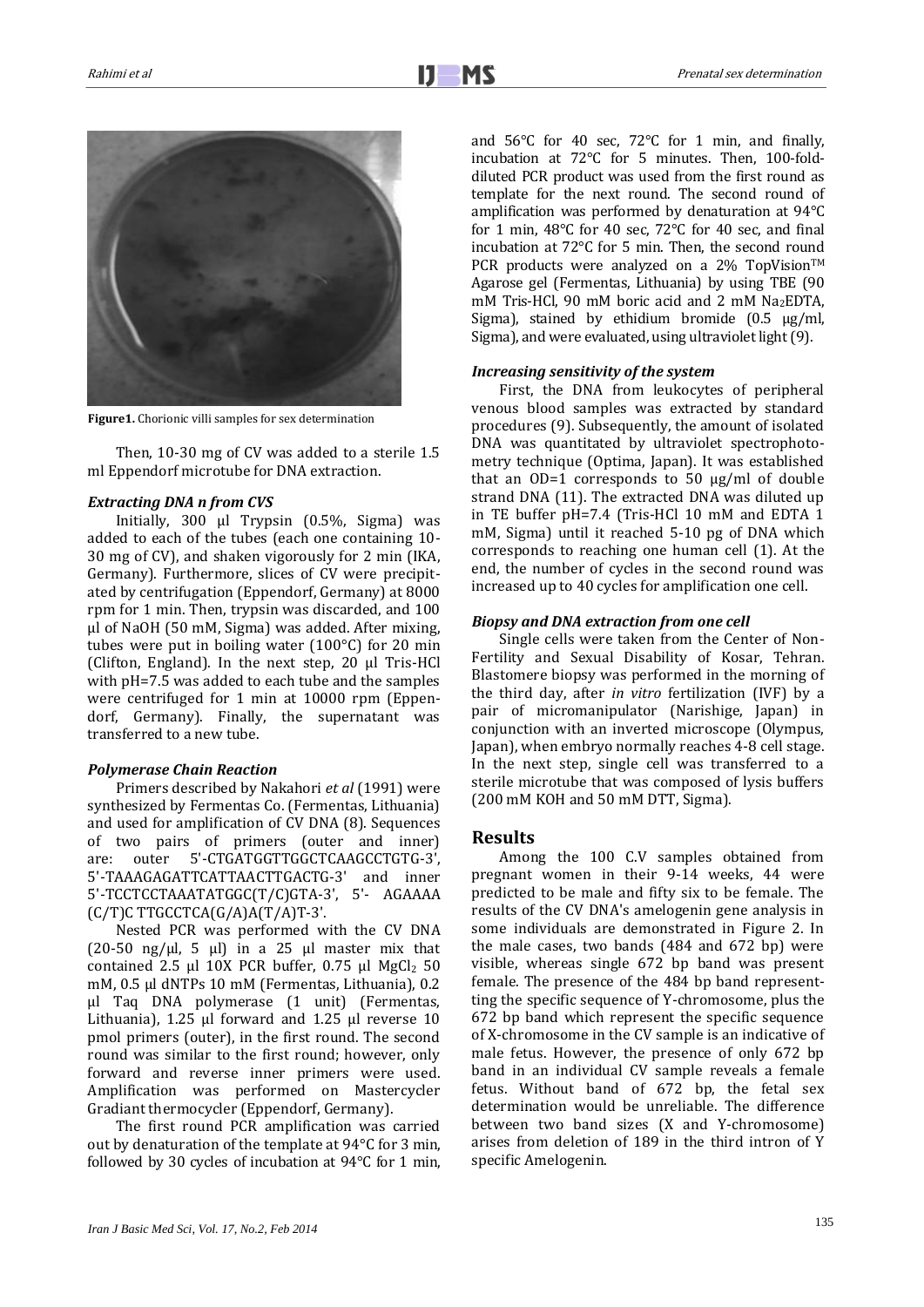

**Figure 2.** PCR analysis on DNA extracted from CVS samples. Lane 1 is 100 bp size marker (Fermentas, Lithuania); lane 2, 4, 8 and 9 are male and lane 3, 5, 6 and 7 are female and lane 10 is negative control

# **Discussion**

X-linked recessive diseases occur with an estimated incidence of about 0.5%, and often result in severe phenotypes (10). Male offspring of women who are carriers an X-linked disorder have a 50% chance of inheriting the condition. Female offspring will not, in most conditions, manifest the disorder; however, they have a 50% risk of being carrier like their mother. Therefore, carrier mothers of serious X-linked conditions such as Duchenne Muscular Dystrophy, Hunter's disease, Haemophilia, Lesh-Nyhan syndrome and Adrenoleucodystrophy, which confer significant morbidity or mortality, therefore, require genetic prenatal diagnosis only when the fetus is male (11).

Diagnostic testing such as Chorionic Villus Sampling (CVS), for many of these conditions is available. This technique is the earliest procedure for fetal sex determination and molecular analysis of Xlinked genetic disorders in the first trimester of gestation, compared with the amniocentesis in the second trimester (3, 12). Cordocentesis is another less commonly used method, which is usually done after eighteen weeks, and its total loss rates are significant. CVS allows evaluation fetus through aspiration a portion of the developing placenta using a transcervical or transabdominal approach. CVS is usually performed at 9-14 weeks. This technique allows the option of earlier abortion in the case of any fetal anomalies (12). The benefits of CVS mostly arise from the gestation at which it can be performed. This allows early diagnosis; will undoubtedly reduce the level of stress in the parents waiting for a diagnosis, and enables them to have the option of surgical termination of pregnancy (3).

Molecular techniques such as PCR provide sensitive and rapid approaches for the analysis and detection genes in each DNA and even one cell (5-10 pg of DNA). The amelogenin gene can be used for sex determination. These genes are found on both X and Y-chromosomes and have significant sequence similarity (7). There is difference between the two chromosomes in term of size (the main difference is the deletion of 189 bp in third intron of Ychromosome) (8), which can be used to differentiate males from females. The major advantage of using this gene is that it can be amplified by one set of primers that target the same region on both the X and Y-amelogenin gene. Another advantage of this system is having internal control. It means X-chromosome specific band shows success of the test (acts as internal control) and presence Y-chromosome specific band shows sex of the sample.

Smid *et al*, (1999) have found the sensitivity of 100% in fetal sex assignment, using a conventional nested PCR on plasma DNA (12). This alternative PCR technique had high sensitivity and specificity. The author and his colleagues could amplify genomic DNA one cell (5-10 pg) after increasing the second round to 40 cycles. They were able to detect the sex from one cell after biopsy of blastomere from embryo in 4-8 cell stage. Some researchers did sex identification by amplifying the sequence on Ychromosome (13, 14), whereas, due to failure in amplification, wrong result was reported. In addition, many studies just used sequences related to Y-chromosome for sexing (15) that were unreliable, because lack of any PCR products (no amplification) is interpreted as female. Failure of amplification can be arisen from materials used in amplification or operator, in some cases as a result of inhibitor, especially sex determination in remains of corpse.

Preimplantation genetic diagnosis (PGD) was originally developed as an alternative to prenatal diagnosis to reduce the transmission of severe genetic diseases form fertile couples with a reproductive risk (2). PGD is a technique that utilizes molecular techniques to analyze single cells removed from preimplantation embryos within early cleavage stages. The first clinical application of PGD by Ychromosome-specific sequences was performed using PCR for determination the sex of the embryos obtained from couples at risk X-linked disease. Couples at risk of having an affected child can have embryo diagnosis before implantation, thereby avoiding the termination of an affected pregnancy (16). Several religions, including Judaism and Islam, are against abortion at later stages of pregnancy; however, they have no objection to perform PGD, because it is believed that a pregnancy is only established when the mother can detect fetal movement (17).

# **Conclusion**

Chorionic Villus Sampling and Nested PCR are the important techniques for fetal sex determination and molecular analysis of X-linked genetic disorders in the first trimester of gestation in the compared with other techniques. Those allow the option of earlier detection and abortion in the case of any fetal